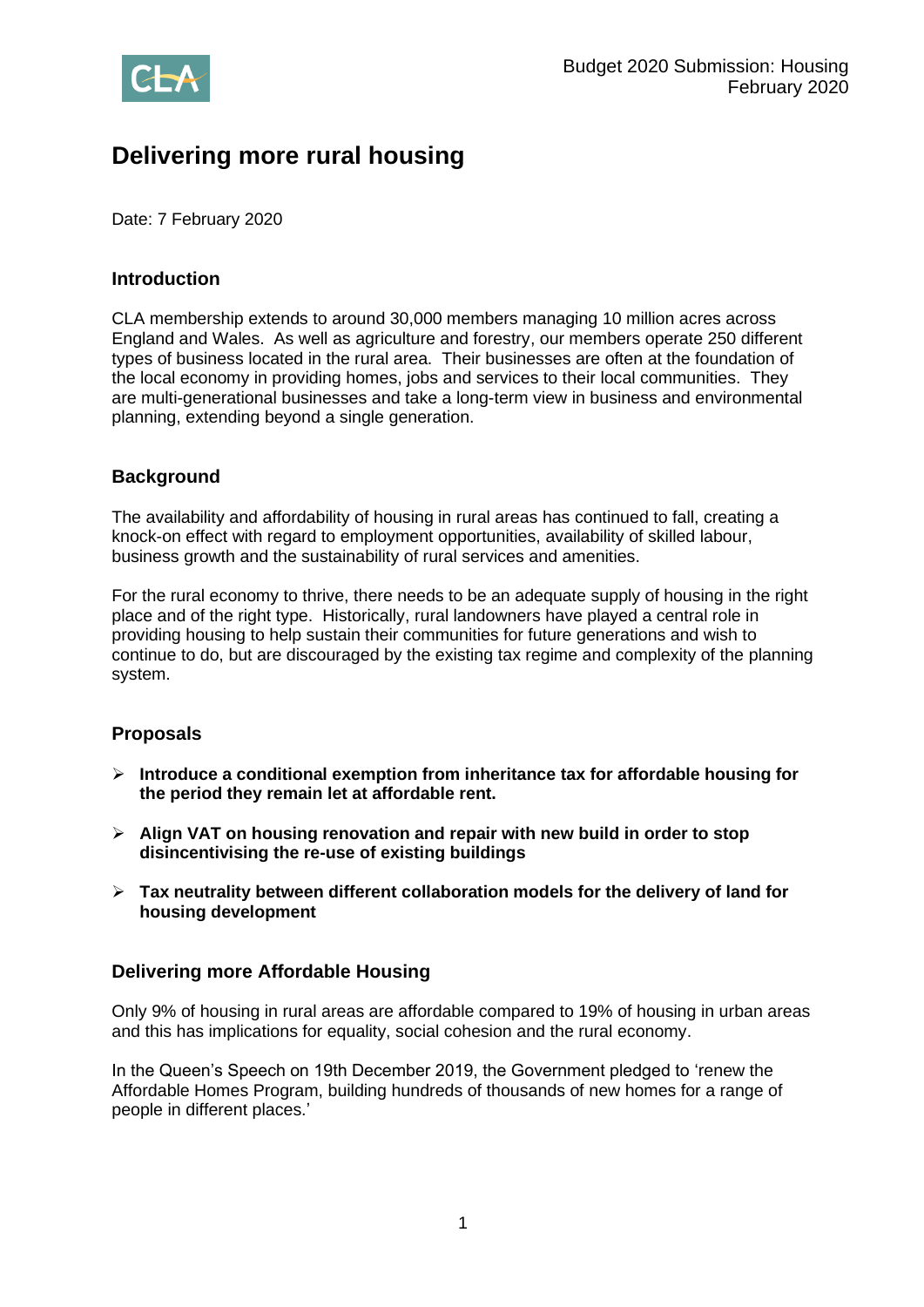

A report by the Royal Society of Arts<sup>1</sup> found that just ten new homes in each village would solve the rural housing crisis. Our members are well placed to ease the affordability crisis by building new affordable houses and by converting their existing market homes into affordable homes.

Rented property is considered an 'investment' asset and included when calculating the value of the estate for inheritance tax purposes. Landowners are unlikely to want to invest in building new affordable homes, if it is likely to increase the inheritance tax faced by their families when financial returns are only likely to be marginal.

#### **Proposal: Introduce a conditional exemption from inheritance tax for affordable housing for the period they remain let at affordable rent**

This proposal postpones the payment of inheritance tax, which can act as a significant barrier to many landowners bringing forward new housing for their local communities. It will result in more affordable houses being provided at a lower overall cost to public finances.<sup>2</sup>

The proposal can be achieved by amending the definition of designated property in section 31(1) Inheritance Act 1984 to include affordable property. Affordable property can be defined by reference to the definition in the National Planning Policy Framework (NPPF)<sup>3</sup>.

The owners of the affordable property would need to enter into undertakings with HMRC that the property would be let as an affordable property (for example, the rent is set in accordance with the Government's rent policy for Affordable Rent, or is at least 20% below local market rents).

The provisions in section 32 as to chargeable events will apply, so that if an affordable home is disposed of, whether by sale or gift or otherwise and if the owner was in breach of their undertakings because the home was offered for a rent at market rates, then these would be chargeable events for inheritance tax purposes and the tax would be payable on the full market value, as is the case with other conditionally exempt property such as heritage property.

There are 551,000 private rented sector households in rural areas in England. If the tax incentive encouraged 10% of homes currently let at market rates to be let at affordable rates, then the number of affordable homes in rural areas would increase by 15%, considerably easing the rural housing crisis. If the uptake of the tax incentive created a 20% shift to affordable rent, the number of affordable homes would increase by 30%"

## **Delivering more Sustainable Housing Development**

The government's commitment to net zero greenhouse gas emissions adds a further challenge to meeting their ambitious house building targets and so sustainable development has never been more important.

It is widely accepted that the carbon cost of new construction is usually greater than the carbon cost of refurbishing an existing property, yet our tax system encourages new build over re-use.

<sup>1</sup> <https://www.thersa.org/discover/publications-and-articles/reports/future-land>

<sup>&</sup>lt;sup>2</sup> RICS policy document on encouraging landowners to release sites for rural affordable housing, 2018 <sup>3</sup> Annex 2:

[https://assets.publishing.service.gov.uk/government/uploads/system/uploads/attachment\\_data/file/810197/NPPF](https://assets.publishing.service.gov.uk/government/uploads/system/uploads/attachment_data/file/810197/NPPF_Feb_2019_revised.pdf) [\\_Feb\\_2019\\_revised.pdf](https://assets.publishing.service.gov.uk/government/uploads/system/uploads/attachment_data/file/810197/NPPF_Feb_2019_revised.pdf)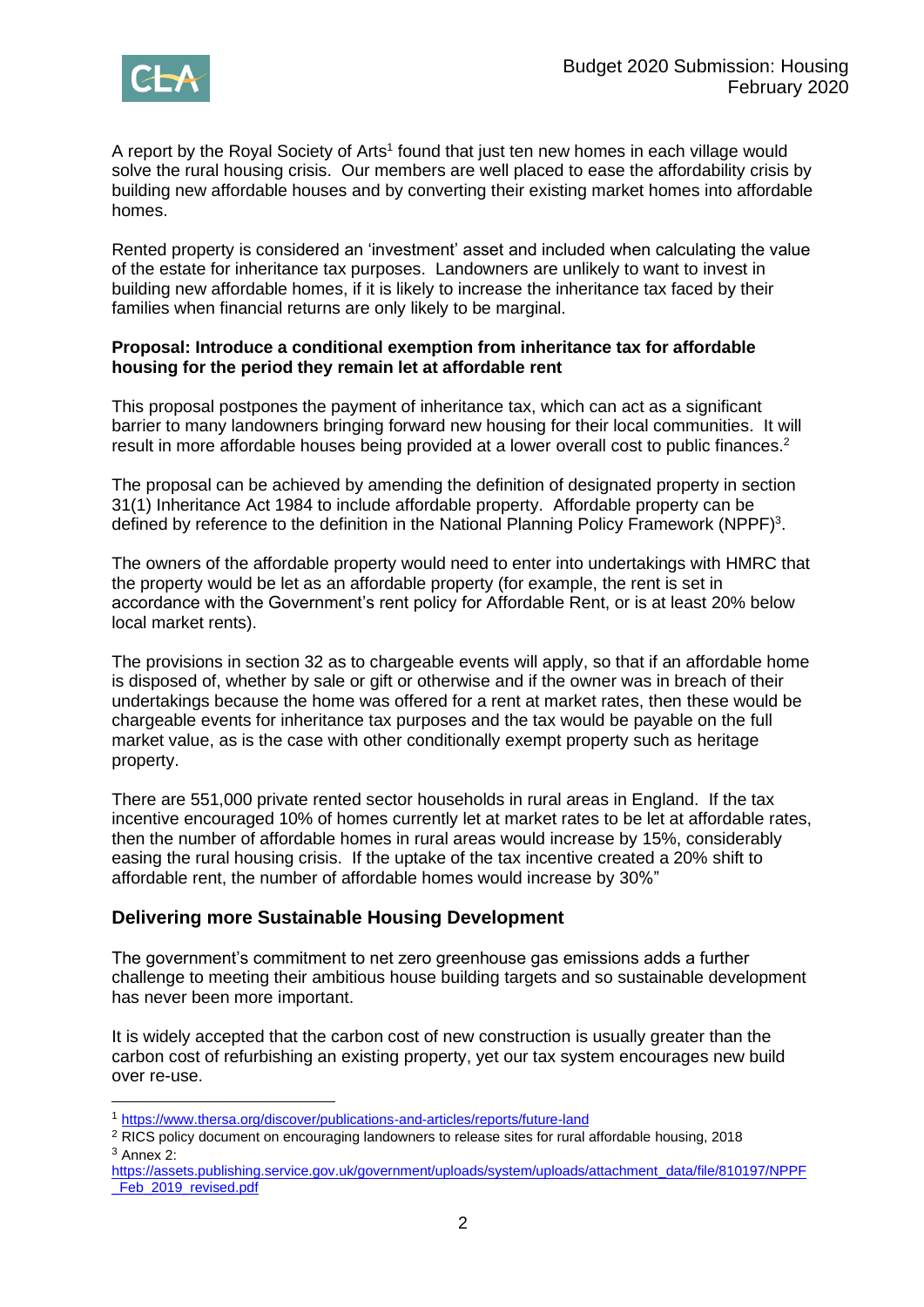

VAT is currently charged at 20 per cent on repair and maintenance and at 5% on qualifying conversion/adaptation work to buildings. In contrast, VAT is charged at zero rate on the construction and first sale or lease of a new buildings. This incentivises demolishing existing buildings and building new ones over regenerative development.

The UK has had limited discretion in setting the rates of VAT on individual goods and services following the introduction of Directive 92/77/EEC which established rules limiting the discretion of all States to set VAT rates. The UK must continue to comply with the EU VAT regime during the transition period, but after that time the government will have full control over what goods and services qualify for zero and reduced rates. The government now has an opportunity to amend the UK VAT rules to take effect from 1 January 2021.

#### **Proposal: Align VAT on housing renovation and repair with new build in order to stop disincentivising the re-use of existing buildings**

The proposal to align the VAT regime can be achieved by amending Schedule 8 of the VAT Act 1994 to add a new group of qualifying services, namely the supply of services in carrying out repairs, renovations or works to the fabric of a residential building.

This policy would encourage the re-use of existing buildings, providing more homes to help meet the government's target and deliver wider development to stimulate the economy.

It would have the added benefit of ensuring that VAT was not a barrier to anyone wanting to improve the energy efficiency of their existing homes.

## **Encouraging More Housing Development**

The Government has talked of the need to build significantly more homes in order to keep up with population growth and to tackle years of under-supply. The Ministry for Housing, Communities and Local Government (MHCLG) has identified that the problem is threefold: not enough local authorities planning for the homes they need; house building that is simply too slow; and a construction industry that is too reliant on a small number of big players.

In its Housing White Paper in 2017, MHCLG had asked how land pooling could make a more effective contribution to assembling land and wanted views on any barriers inhibiting greater take up, and how those might be addressed.

Land pooling typically involves owners of adjoining land agreeing with each other to promote or supply the combined site with a view to selling it for development. Often the owners will seek to obtain planning permission and promote the land themselves, although sometimes a third-party promotor will be responsible for obtaining planning permission, promoting the land and finding a buyer for it.

Currently, tax rules associated with land-pooling are highly complex, which is entirely disadvantageous to private landowners entering into and/or leaving land-pooling arrangements. Private sector land pooling does take place but it is affected by very complex Capital Gains Tax considerations. This complexity can deter private landowners to enter into land-pooling arrangements. If the Capital Gains Tax considerations were to be simplified, this might make private land pooling a more attractive option especially if the landowner was given more certainty that no CGT charge would be payable either on entering or exiting such an arrangement.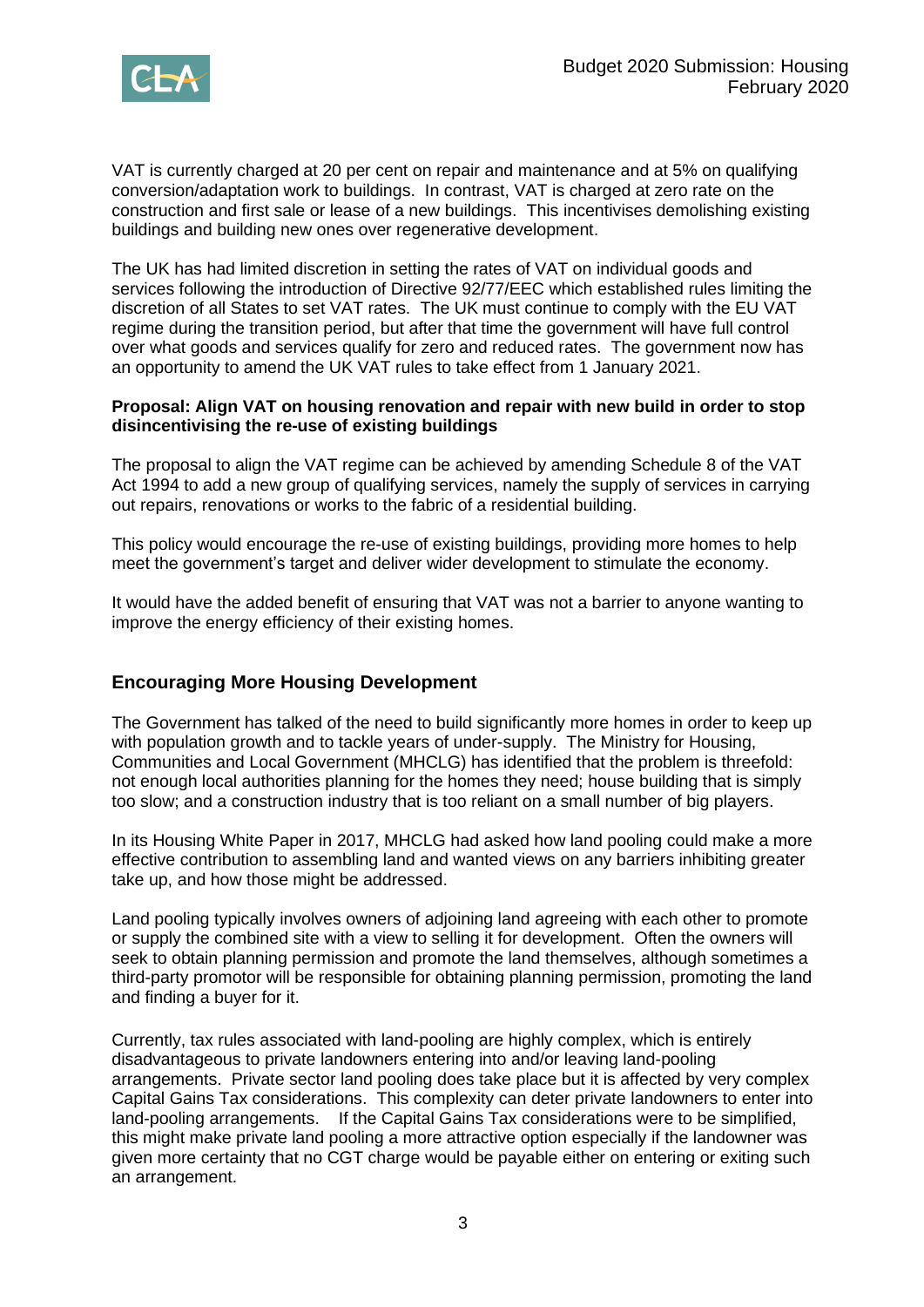

In recent years, as Governments have looked for larger sites to be brought forward for residential development, landowners have looked to enter into collaboration agreements to facilitate the delivery of land. This has highlighted the potential tax disadvantages that can arise from such arrangements.

At its simplest, Landowner A owns White Acre and Landowner B, Black Acre. They wish to bring forward White Acre and Black Acre for residential development and decide to collaborate so that they can adopt a unified approach in the planning process, something which should help in the making available of strategic land. They are likely to want to agree, therefore, that they will promote the land and will not be concerned as to the land uses which are ultimately applied to White Acre and Black Acre and will wish to provide that if the overall site is sold in tranches, which is very likely in the case of large sites, it will make no difference as to the order in which parts of White Acre and Black Acre are sold in terms of who receives proceeds, and in what shares. They will, therefore, wish to "pool" the site in some way by deciding on the percentage proceeds each should receive on the sale of any part of the site.

Under the current tax legislation, an agreement to "pool" in this way is potentially hugely detrimental. If part of White Acre is sold first then A will receive part of the proceeds as consideration for the sale of the land and will be able to put the relevant part of his base cost against those sale proceeds. A will not, however, get any allowable deduction for the part of the proceeds he is obliged to pay to B and will potentially pay tax on those proceeds. B will also be taxed on those proceeds paid to him by A but because he will not be selling any part of Black Acre, he will have no base cost against which to set the proceeds he receives.

In collaborating, and agreeing to share proceeds landowners will, therefore, wish to structure arrangements in a way that is not prejudicial. It should be emphasised that this is not aimed at achieving some kind of tax advantage, merely to eliminate the tax disadvantages which would otherwise arise from an informal pooling arrangement as set out above. One way of potentially neutralising the tax disadvantage would be through what is referred to as a "*Jenkins v Brown*" arrangement.

However, in recent years, HMRC seem to have been making a deliberate effort to make such arrangements more difficult to put in place:-

They have obfuscated on the stamp duty land tax (SDLT) implications of such arrangements and, notwithstanding statements made by them in the past that such arrangements would not trigger SDLT, have suggested in recent years that they now take a different view. Most recently, HMRC referred an application for SDLT clearance to their legal team. Two years later no response to the application has been issued but the suggestion is that such a change of view would require primary legislation to implement. This has left the position uncertain.

The Finance Act 2016 replaced the Transactions in Land Code previously contained in Chapter 3, Part 13 ITA 2007 with a new code contained in Part 9A ITA 2007. This has eliminated the ability for clearance and it is unclear from the HMRC guidance how widely HMRC will apply the new code. This has brought into question whether a *Jenkins v Brown* type pooling arrangement, and alternatives to pooling such as the use of cross options, might attract adverse tax implications.

The risk for landowner of making an agreement with a developer in these circumstances would mean that the landowner will not enjoy CGT reliefs which he gets with a disposal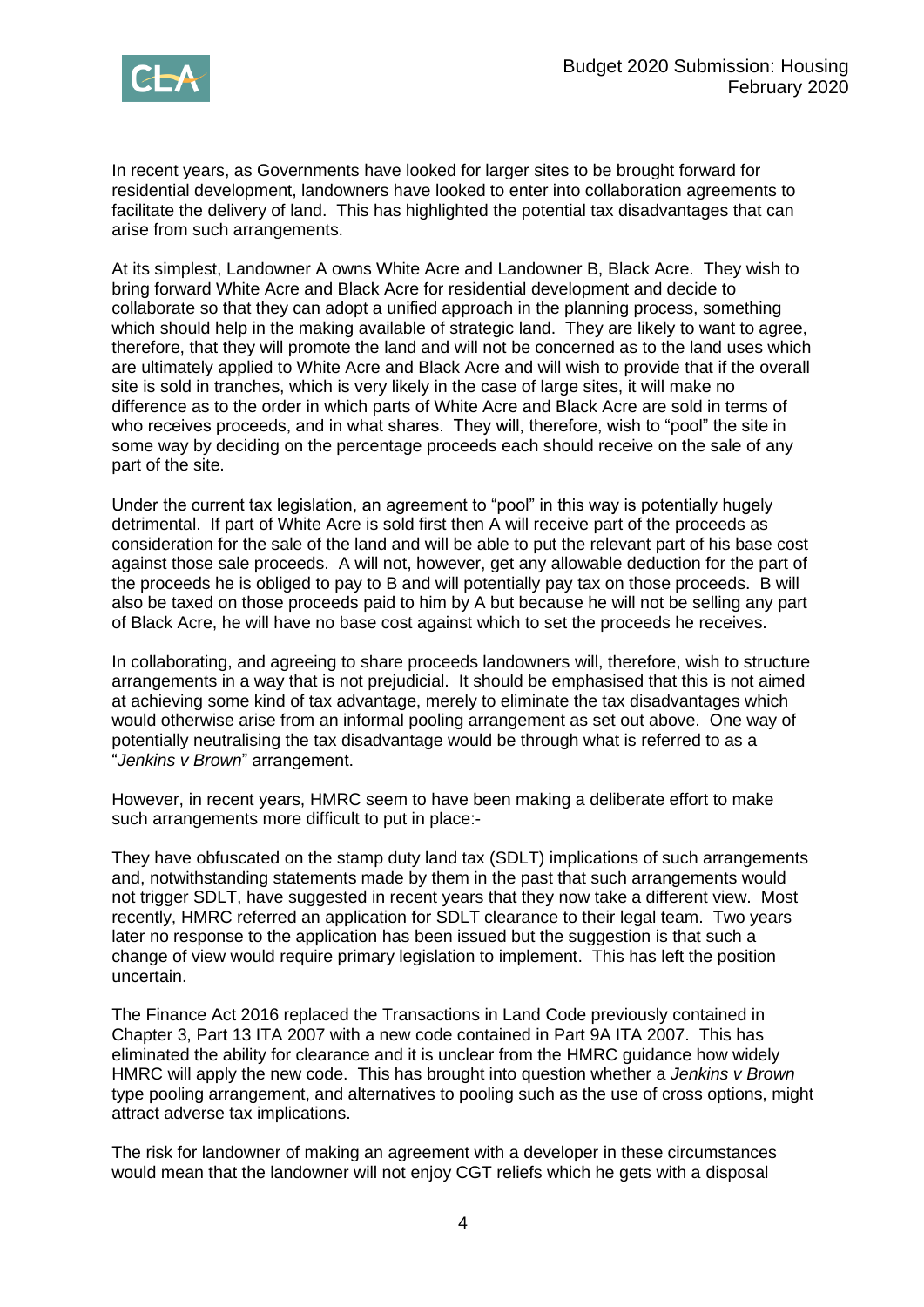

direct to the planning authority. This is a very complicated area of tax law that requires simplification. (See *Ahad v HMRC*<sup>4</sup> where the relief was lost because the particular party which effected the purchase did not have compulsory powers which were available to another of the parties.)

#### **Proposal: Tax neutrality between different collaboration models for the delivery of land for housing development**

The CLA believes that land-pooling is likely to be more successful if undertaken privately. This will be helped if the tax system is made clearer and more predictable. Commercial land-pooling arrangements, which are not put together for tax avoidance reasons, should be able to established without the tax disadvantages outlined above. We consider it very important that a mechanism is put in place which, from the tax perspective achieves neutrality between different types of arrangements. This will facilitate the efficient delivery of land for housing developments to meet Government targets for new homes.

Inevitably the arrangements will be complex and it would be helpful if there could be a clearance procedure to enable the parties to be certain of the tax consequences of what they propose.

For two examples of land pooling, see Annex 1.

<sup>4</sup> See *Abdul Ahad v HMRC Commissioners* [2009] UK FTT 353; <http://www.bailii.org/uk/cases/UKFTT/TC/2009/TC00291>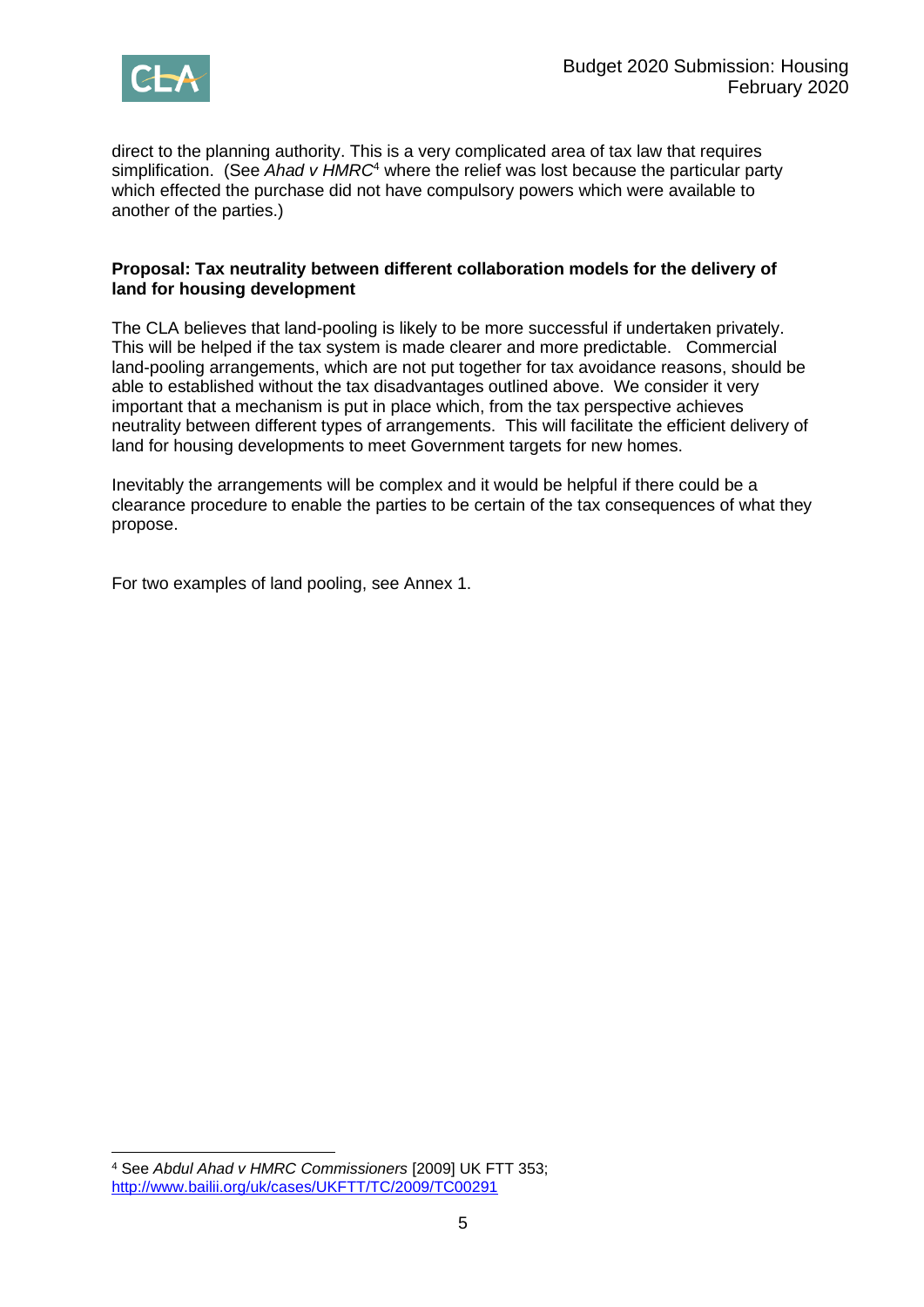

## **Annex 1**

## **Example 1: 16,000 house scheme in the South East**

Multiple landowners seeking to equalize land values and infrastructure costs across 2,500 acres for a large development scheme.

Pooling preferred option but as the scheme will be developed over 30 years there will be a pool for a long time.

The landowners were under pressure to pool early due to the need for all of the land to have the same value, as required by *Jenkins v Brown*. This means that the pooled area will inevitably not exactly match the final development area resulting in some landowners being paid too much, and leaving land that will have to be un-pooled at the end of the scheme.

Pooling on value, rather than acreage, also means that during the pool period each of the original landowners will receive a different annual farm income to that achieved prior to pooling (as they will get a share of the whole pool income based on value, not area).

On pooling a new farming business has to be set up, incorporating all of the original landowners, in order that they retain their trading status and the associated CGT and IHT benefits. Adding the land to a new, pooled, farm partnership, can create a SDLT liability.

Alternatives to pooling, such as individual option agreements, cross options, or inter party loans do not necessarily achieve the desired result and leave the landowners exposed to other issues such as loss of IHT relief and loss of CGT rollover relief.

## **Example 2: 1,000 house scheme in the South East**

A scheme involving 4 landowners and 160 acres that has been under promotion, of various sorts, for 20 years. Each collaboration agreement has to leave open the method of value equalization due to the risk of changes in tax legislation during the promotion period. The size of the site means that phased sales over a period of time will achieve the best land price and the optimum housing delivery rate.

The site includes both brownfield and greenfield land. Some of the brownfield has an existing commercial use that gives it a higher value than the greenfield, although the development value is the same as the commercial uses will be removed.

Some of the land has previously been used for mineral extraction and waste filling. This will form the open space element of the proposed scheme but the land has a current value lower than other greenfield land due to the historic use.

Pooling in accordance with *Jenkins v Brown* would therefore achieve a very different result to pooling on an acreage basis.

A sale in tranches will achieve the best price due to the overall size of the scheme. Cross options have been dismissed due to the risk of owners being considered to be trading in land. Cross options will also reduce the availability of CGT rollover relief.